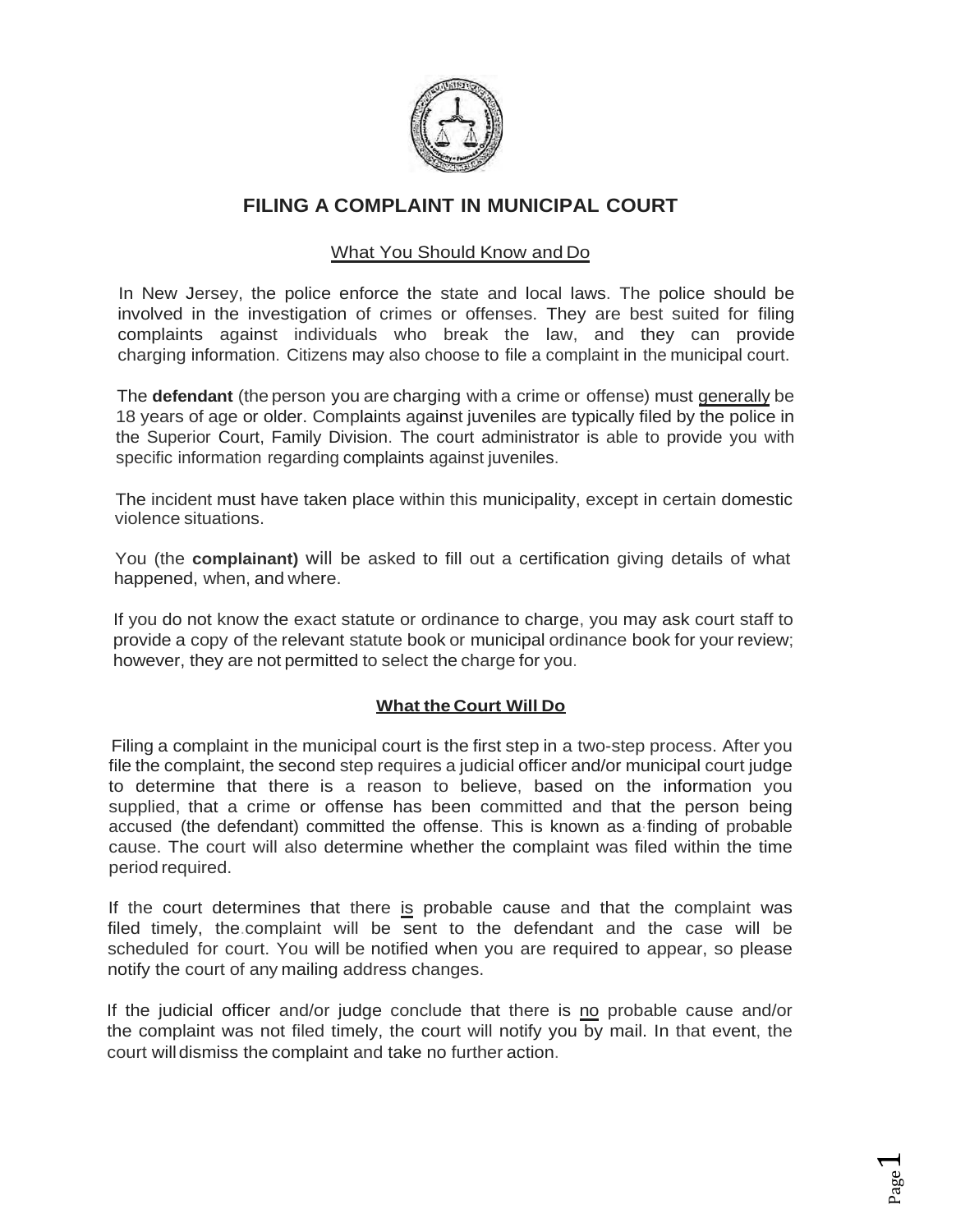## **If Your Complaint Goes to Court**

In the municipal court, the lawyer who represents the State is called the municipal prosecutor. It is the municipal prosecutor's responsibility to review the merits of each case to determine if the case should proceed. The municipal prosecutor remains responsible for the case until its conclusion.

## **Court Staff Assistance**

The following is a list of some things the court staff can and cannot do for you. Please read it carefully before asking the court staff for help.

To assist you, court staff **can:**

- answer questions and explain how the court works.
- tell you what the requirements are to have your case considered by the court.
- provide you with samples of available court forms.
- provide you with quidance on how to fill out forms.
- usually answer questions about court deadlines.
- provide you with the telephone number of the lawyer referral service.

#### Court staff **cannot:**

- give you legal advice only your lawyer can give you legal advice.
- tell you whether or not you should bring your case to court.
- give you an opinion about what will happen if you bring your case to court.
- recommend a specific lawyer.
- talk to the judge for you about what will happen in your case.
- let you talk to the judge outside of the courtroom.
- change an order issued by the judge.

Please -notify the court for any accommodations needed. For additional information on the New Jersey Judiciary or the municipal courts, please go to www.nj[courtsonline.com.](http://www.nicourtsonline.com/)





**November**2010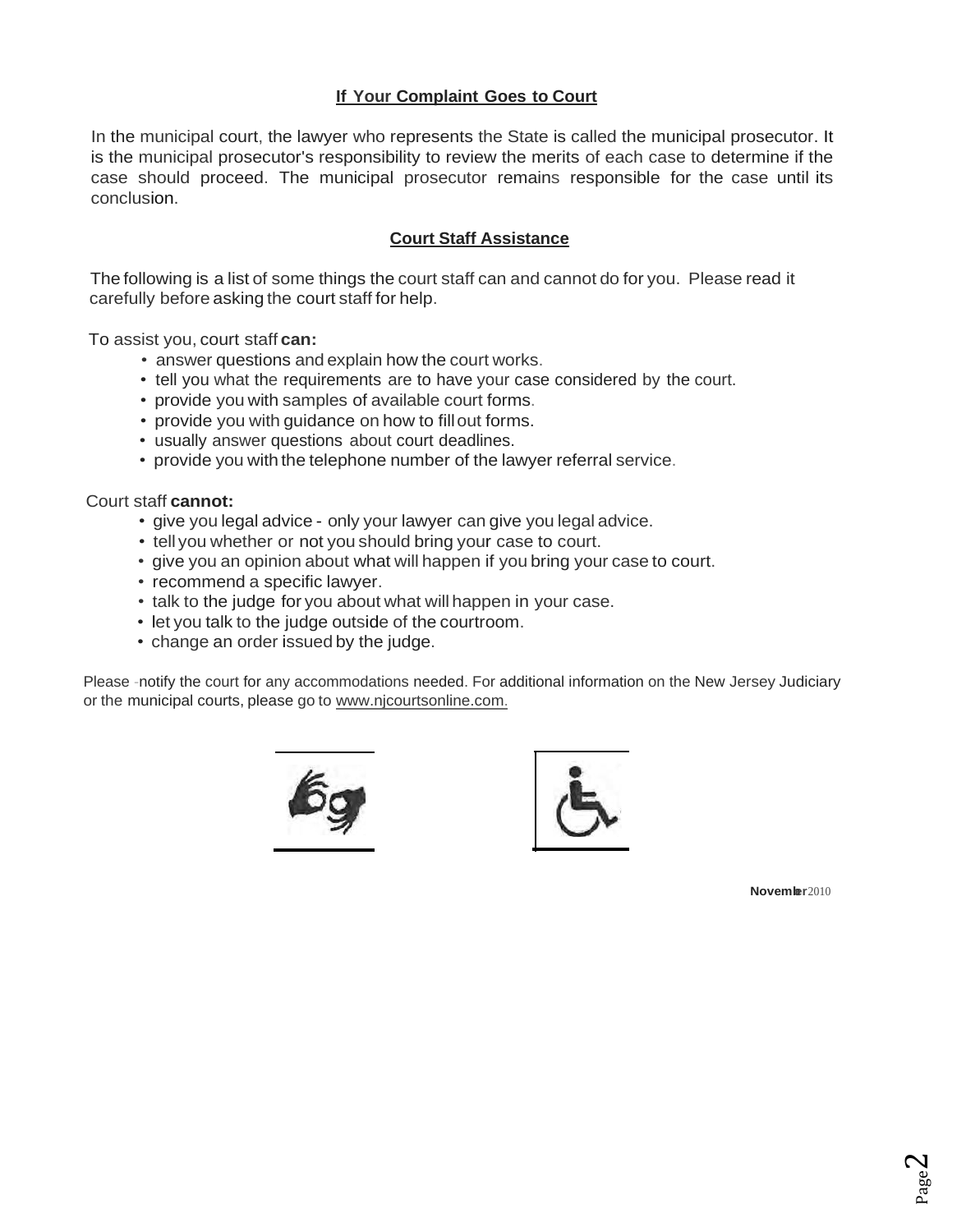

New Jersey Judiciary Municipal Court of New Jersey

# **Certification in Support of Probable Cause**



| Fairway - Quelly Service                                                                                                                                                                                                                         |                             |                         |                     |  |  |  |  |
|--------------------------------------------------------------------------------------------------------------------------------------------------------------------------------------------------------------------------------------------------|-----------------------------|-------------------------|---------------------|--|--|--|--|
| <b>State of New Jersey</b>                                                                                                                                                                                                                       |                             | <b>County of Mercer</b> |                     |  |  |  |  |
| <b>Ewing Township Municipal Court</b>                                                                                                                                                                                                            |                             |                         |                     |  |  |  |  |
| <b>Court Address</b>                                                                                                                                                                                                                             | <b>City</b>                 |                         | <b>Zip Code</b>     |  |  |  |  |
| 2 Jake Garzio Drive                                                                                                                                                                                                                              | Ewing                       |                         | 08628               |  |  |  |  |
| <b>Date of Incident</b>                                                                                                                                                                                                                          | <b>Location of Incident</b> |                         | <b>Municipality</b> |  |  |  |  |
|                                                                                                                                                                                                                                                  |                             |                         |                     |  |  |  |  |
| I offer the following facts and information to establish probable cause in this complaint<br>against<br>or ordinances (https://codes.findlaw.com OR https://ecode360.com/EW1628)<br>How do you know the identity of the person you are charging? |                             |                         |                     |  |  |  |  |
| Describe the incident in detail:                                                                                                                                                                                                                 |                             | Characters remaining    | 1000                |  |  |  |  |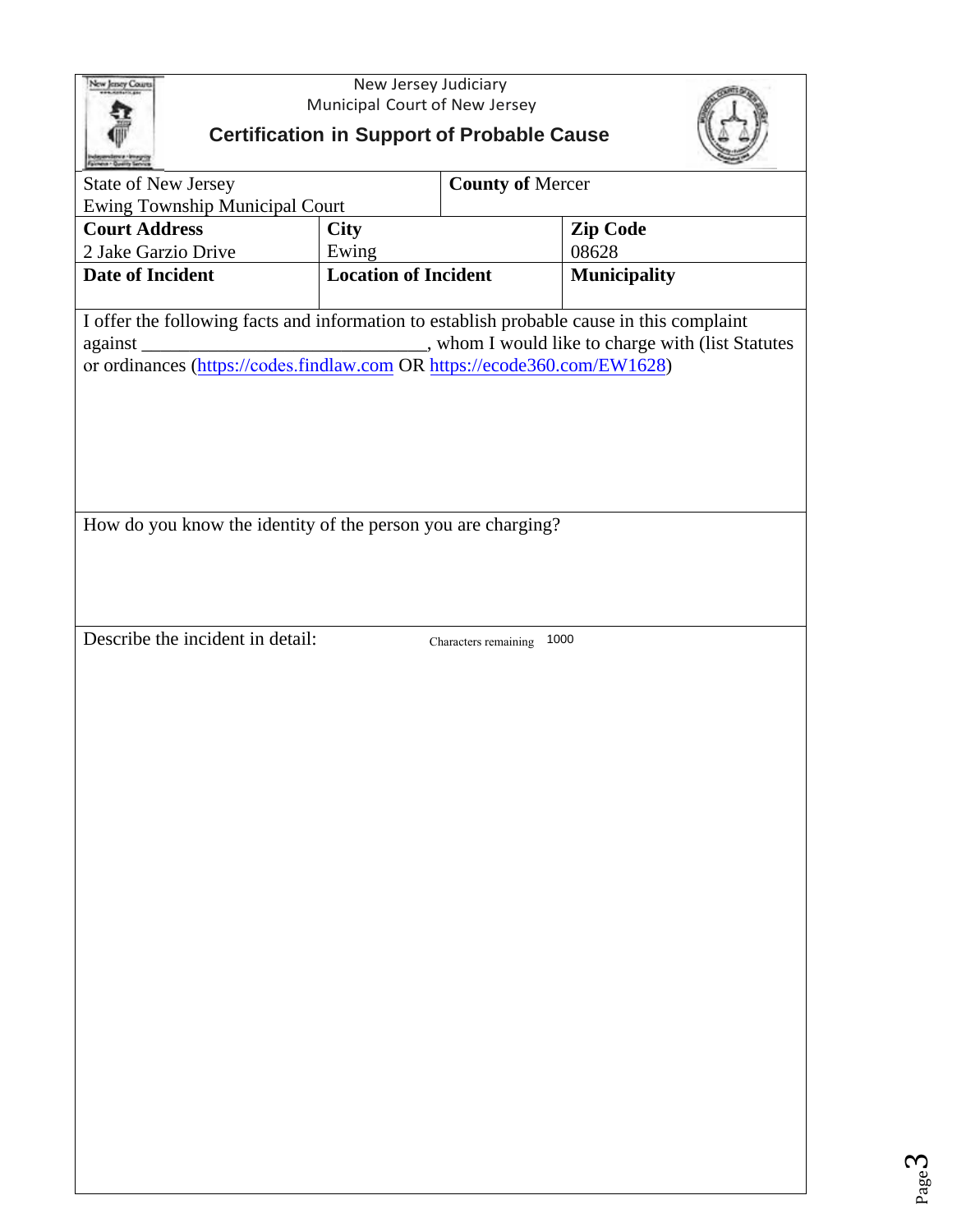Certification: I certify that the foregoing statements made by me are true. I am aware that if any of the foregoing statements made by me are willfully false, I am subject to punishment.

\_\_\_\_\_\_\_\_\_\_\_\_\_\_\_ \_\_\_\_\_\_\_\_\_\_\_\_\_\_\_\_\_\_\_\_\_\_\_\_\_\_\_\_\_\_\_\_\_\_\_\_

Date Signature of Complaining Witness Print Name: